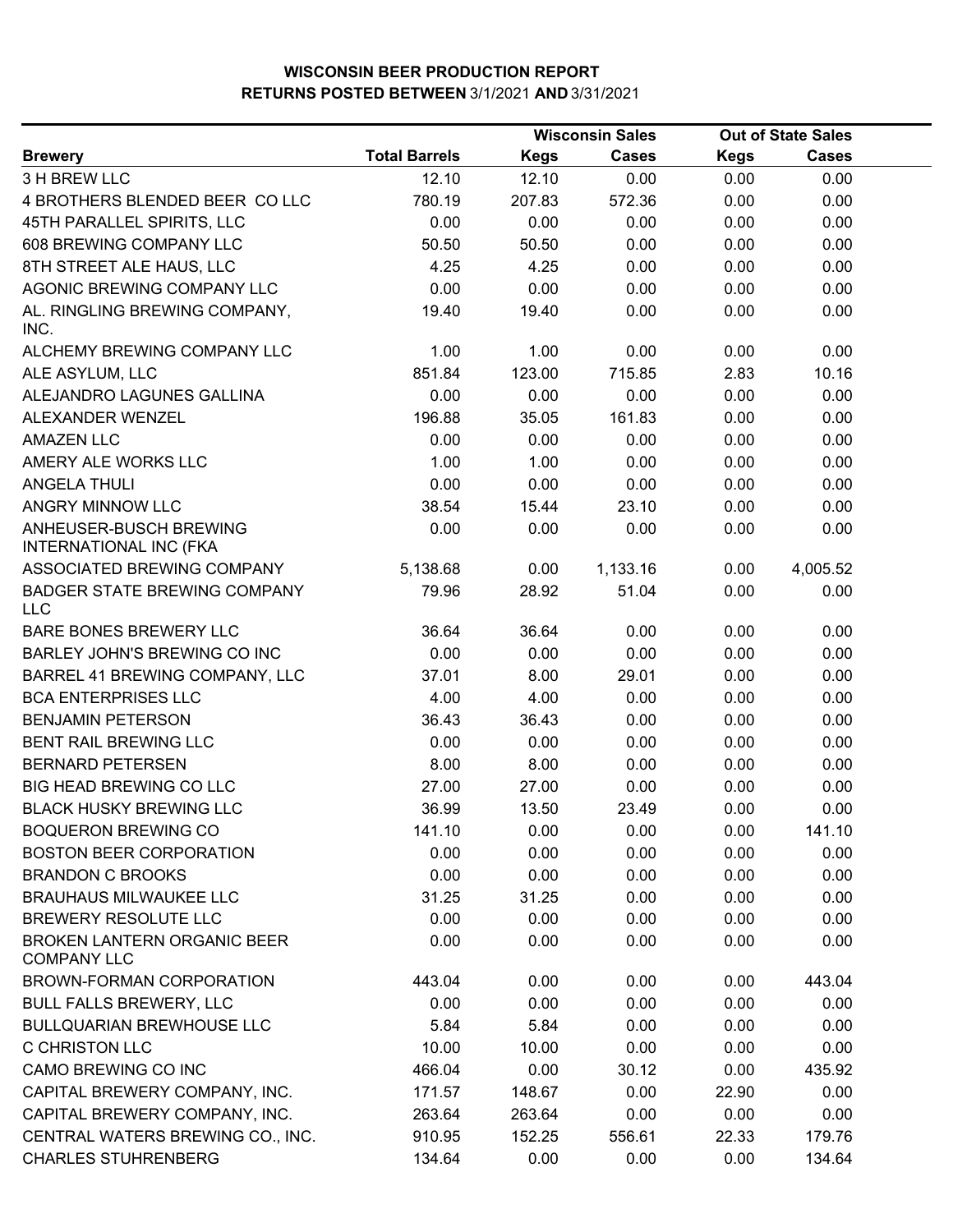|                                                     |                      |             | <b>Wisconsin Sales</b> |             | <b>Out of State Sales</b> |  |
|-----------------------------------------------------|----------------------|-------------|------------------------|-------------|---------------------------|--|
| <b>Brewery</b>                                      | <b>Total Barrels</b> | <b>Kegs</b> | <b>Cases</b>           | <b>Kegs</b> | <b>Cases</b>              |  |
| CHIPPEWA RIVER DISTILLERY AND<br><b>BREWERY LLC</b> | 0.17                 | 0.00        | 0.17                   | 0.00        | 0.00                      |  |
| CITY BREWING COMPANY, LLC                           | 0.00                 | 0.00        | 0.00                   | 0.00        | 0.00                      |  |
| COFFEE GROUNDS, INC.                                | 0.00                 | 0.00        | 0.00                   | 0.00        | 0.00                      |  |
| CONCH CO. INC.                                      | 7.02                 | 7.02        | 0.00                   | 0.00        | 0.00                      |  |
| COPPER MOUNTAIN BEVERAGE CO                         | 0.00                 | 0.00        | 0.00                   | 0.00        | 0.00                      |  |
| COPPER STATE BREWERY LLC                            | 30.47                | 30.47       | 0.00                   | 0.00        | 0.00                      |  |
| <b>CORVALE LLC</b>                                  | 4.50                 | 4.50        | 0.00                   | 0.00        | 0.00                      |  |
| <b>CRAIG J. PETERSON</b>                            | 0.00                 | 0.00        | 0.00                   | 0.00        | 0.00                      |  |
| DAIRYAIR, LLC                                       | 7.39                 | 7.39        | 0.00                   | 0.00        | 0.00                      |  |
| DANA KAINZ                                          | 0.00                 | 0.00        | 0.00                   | 0.00        | 0.00                      |  |
| DANIEL D SCHEY                                      | 26.57                | 19.77       | 6.80                   | 0.00        | 0.00                      |  |
| DANIEL E SCHULD                                     | 7.67                 | 7.67        | 0.00                   | 0.00        | 0.00                      |  |
| DAS VENTURES INC.                                   | 8.00                 | 8.00        | 0.00                   | 0.00        | 0.00                      |  |
| <b>DAVID A KNUTH</b>                                | 46.74                | 46.74       | 0.00                   | 0.00        | 0.00                      |  |
| <b>DEAD BIRD BREWING COMPANY</b>                    | 0.00                 | 0.00        | 0.00                   | 0.00        | 0.00                      |  |
| DEAD BIRD BREWING COMPANY                           | 0.00                 | 0.00        | 0.00                   | 0.00        | 0.00                      |  |
| DELAFIELD BREWHAUS LLC                              | 45.00                | 45.00       | 0.00                   | 0.00        | 0.00                      |  |
| <b>DELTA BEER LLC</b>                               | 11.83                | 7.96        | 3.87                   | 0.00        | 0.00                      |  |
| <b>DENNIS E ERB</b>                                 | 6.50                 | 6.50        | 0.00                   | 0.00        | 0.00                      |  |
| DIAGEO AMERICAS SUPPLY INC                          | 65,763.37            | 0.00        | 0.00                   | 0.00        | 65,763.37                 |  |
| DJ FEDDERLY MANAGEMENT<br><b>CONSULTANT LLC</b>     | 0.00                 | 0.00        | 0.00                   | 0.00        | 0.00                      |  |
| <b>DONALD R MAHAN</b>                               | 0.00                 | 0.00        | 0.00                   | 0.00        | 0.00                      |  |
| DOOR COUNTY BREWING CO LLC                          | $-523.13$            | $-127.21$   | $-395.92$              | 0.00        | 0.00                      |  |
| DOOR COUNTY BREWING CO LLC                          | 74.54                | 14.73       | 59.81                  | 0.00        | 0.00                      |  |
| DRIFTLESS BREWING COMPANY LLC                       | 26.00                | 26.00       | 0.00                   | 0.00        | 0.00                      |  |
| DRIFTLESS PURE LLC                                  | 6.23                 | 6.23        | 0.00                   | 0.00        | 0.00                      |  |
| DUBS BREW, LLC                                      | 4.75                 | 4.75        | 0.00                   | 0.00        | 0.00                      |  |
| DUESTERBECK'S BREWING COMPANY,<br><b>LLC</b>        | 24.00                | 24.00       | 0.00                   | 0.00        | 0.00                      |  |
| EAGLE TRACE BREWING COMPANY<br><b>LLC</b>           | 0.00                 | 0.00        | 0.00                   | 0.00        | 0.00                      |  |
| EAGLE TRACE BREWING COMPANY<br><b>LLC</b>           | 442.44               | 138.17      | 304.27                 | 0.00        | 0.00                      |  |
| <b>EAST TROY BREWERY CO</b>                         | 30.75                | 30.75       | 0.00                   | 0.00        | 0.00                      |  |
| <b>EGR LLC</b>                                      | 14.00                | 14.00       | 0.00                   | 0.00        | 0.00                      |  |
| <b>ENLIGHTENED BREWING COMPANY</b><br>LLC.          | 102.51               | 17.16       | 85.35                  | 0.00        | 0.00                      |  |
| FERMENTORIUM BEVERAGE<br><b>COMPANY LLC</b>         | 88.45                | 29.15       | 59.30                  | 0.00        | 0.00                      |  |
| FFATS BREWING COMPANY, LLC                          | 5.00                 | 5.00        | 0.00                   | 0.00        | 0.00                      |  |
| FIFTH WARD BREWING COMPANY LLC                      | 40.82                | 29.40       | 11.42                  | 0.00        | 0.00                      |  |
| FIVE STAR BREWING CO INC.                           | 449.13               | 0.00        | 19.82                  | 0.00        | 429.31                    |  |
| FLIX ENTERTAINMENT LLC                              | 0.00                 | 0.00        | 0.00                   | 0.00        | 0.00                      |  |
| FOX RIVER BREWING COMPANY II, LLC                   | 171.73               | 109.00      | 62.73                  | 0.00        | 0.00                      |  |
| FOX RIVER BREWING COMPANY, LLC                      | 104.48               | 39.71       | 64.77                  | 0.00        | 0.00                      |  |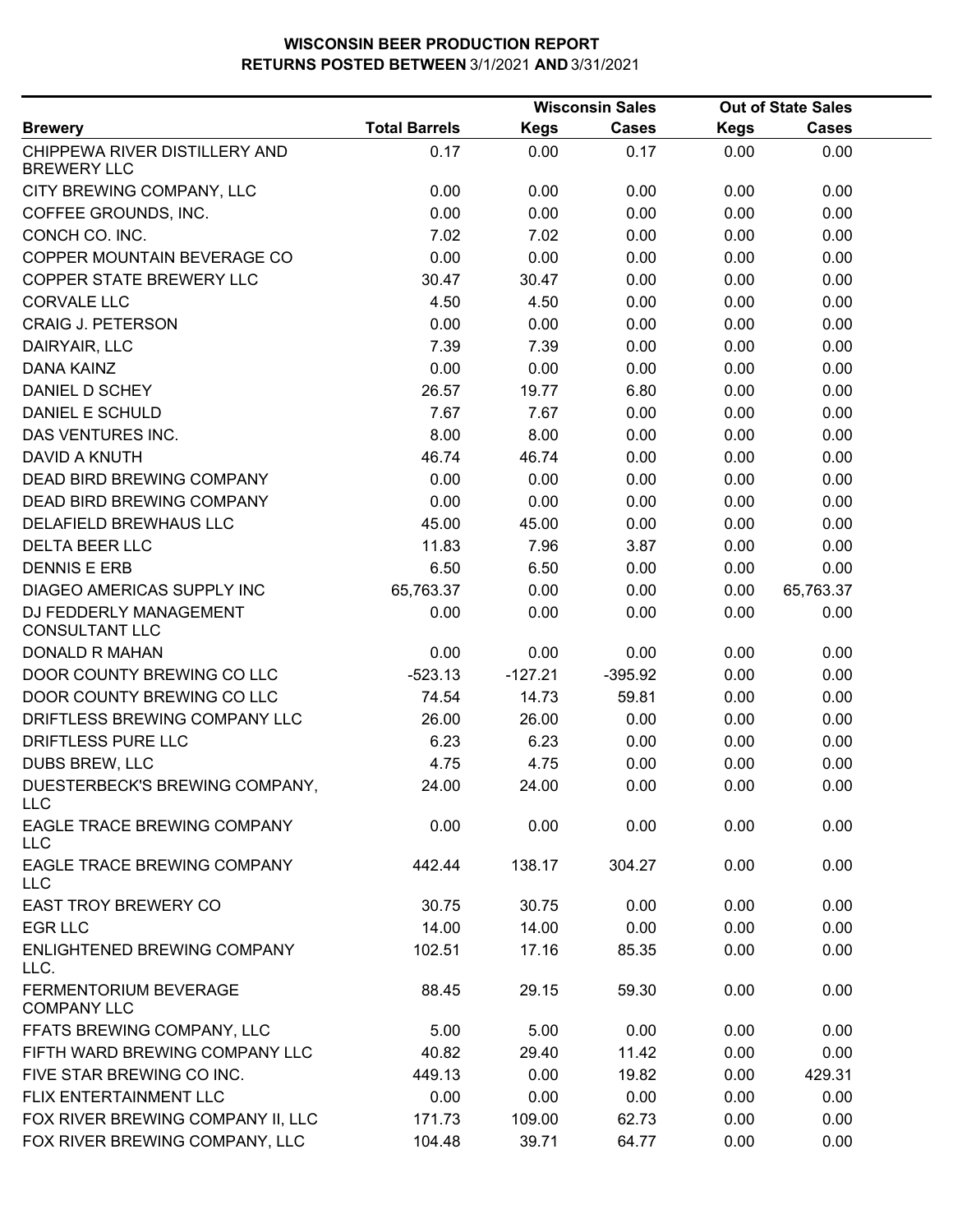|                                                      |                      |             | <b>Wisconsin Sales</b> |             | <b>Out of State Sales</b> |  |
|------------------------------------------------------|----------------------|-------------|------------------------|-------------|---------------------------|--|
| <b>Brewery</b>                                       | <b>Total Barrels</b> | <b>Kegs</b> | <b>Cases</b>           | <b>Kegs</b> | <b>Cases</b>              |  |
| FOXTOWN-GBC, INC.                                    | 21.02                | 11.81       | 9.21                   | 0.00        | 0.00                      |  |
| <b>FRESAR INC</b>                                    | 0.00                 | 0.00        | 0.00                   | 0.00        | 0.00                      |  |
| <b>FULTON LLC</b>                                    | 8.94                 | 1.00        | 7.94                   | 0.00        | 0.00                      |  |
| <b>G5 BREWING COMPANY LLC</b>                        | 52.00                | 52.00       | 0.00                   | 0.00        | 0.00                      |  |
| <b>GATHERING PLACE BREWING</b><br><b>COMPANY LLC</b> | 30.29                | 10.25       | 20.04                  | 0.00        | 0.00                      |  |
| GD3, LLC                                             | 126.78               | 126.78      | 0.00                   | 0.00        | 0.00                      |  |
| GD4, LLC                                             | 25.60                | 25.60       | 0.00                   | 0.00        | 0.00                      |  |
| <b>GEORGE BREGAR</b>                                 | 0.00                 | 0.00        | 0.00                   | 0.00        | 0.00                      |  |
| <b>GIANT JONES BREWING LLC</b>                       | 17.77                | 13.83       | 3.94                   | 0.00        | 0.00                      |  |
| GJS SALES, INC.                                      | 528.38               | 0.00        | 528.38                 | 0.00        | 0.00                      |  |
| <b>GOOD CITY BREWING LLC</b>                         | 0.00                 | 0.00        | 0.00                   | 0.00        | 0.00                      |  |
| <b>GOOD CITY BREWING LLC</b>                         | 213.61               | 47.17       | 166.44                 | 0.00        | 0.00                      |  |
| <b>GRANT PAULY</b>                                   | 2,118.78             | 377.72      | 1,741.06               | 0.00        | 0.00                      |  |
| <b>GRAVITY BOX BREWING COMPANY,</b><br><b>LLC</b>    | 5.50                 | 5.50        | 0.00                   | 0.00        | 0.00                      |  |
| <b>GRAY BREWING CO.</b>                              | 54.74                | 24.33       | 26.41                  | 0.00        | 4.00                      |  |
| <b>GREEN BAY BREWING COMPANY</b>                     | 282.66               | 93.82       | 162.42                 | 0.00        | 26.42                     |  |
| <b>GREENVIEW BREWING LLC</b>                         | 33.50                | 3.80        | 29.70                  | 0.00        | 0.00                      |  |
| <b>GREGORY YORK</b>                                  | 20.71                | 20.71       | 0.00                   | 0.00        | 0.00                      |  |
| <b>GUY R LILJA</b>                                   | 0.00                 | 0.00        | 0.00                   | 0.00        | 0.00                      |  |
| HEART OF THE NORTH BREWING CO                        | 3.00                 | 3.00        | 0.00                   | 0.00        | 0.00                      |  |
| <b>HERBIERY LLC</b>                                  | 0.00                 | 0.00        | 0.00                   | 0.00        | 0.00                      |  |
| HILLSBORO BREWING COMPANY LLC                        | 71.83                | 71.83       | 0.00                   | 0.00        | 0.00                      |  |
| HOOPS OF DANE COUNTY, INC.                           | 0.00                 | 0.00        | 0.00                   | 0.00        | 0.00                      |  |
| HOOPS OF DANE COUNTY, INC.                           | 0.00                 | 0.00        | 0.00                   | 0.00        | 0.00                      |  |
| HOOPS OF DANE COUNTY, INC.                           | 0.00                 | 0.00        | 0.00                   | 0.00        | 0.00                      |  |
| HOP & BARREL BREWING COMPANY,<br><b>LLC</b>          | 197.16               | 38.38       | 109.83                 | 26.45       | 22.50                     |  |
| HOP HAUS BREWING COMPANY LLC                         | 98.00                | 98.00       | 0.00                   | 0.00        | 0.00                      |  |
| HORNELL BREWING CO INC                               | 12,728.89            | 0.00        | 0.00                   | 0.00        | 12,728.89                 |  |
| INDEED BREWING COMPANY WI, LLC                       | 3.67                 | 3.67        | 0.00                   | 0.00        | 0.00                      |  |
| <b>INVENTORS BREWPUB LLC</b>                         | 5.37                 | 5.37        | 0.00                   | 0.00        | 0.00                      |  |
| <b>ISAAC SHOWAKI</b>                                 | 551.13               | 41.43       | 509.70                 | 0.00        | 0.00                      |  |
| JACQUELYN FORBES KEARNS                              | 28.75                | 28.75       | 0.00                   | 0.00        | 0.00                      |  |
| <b>JAMES METZ</b>                                    | 22.70                | 22.70       | 0.00                   | 0.00        | 0.00                      |  |
| <b>JEAN M LANE</b>                                   | 1.60                 | 1.60        | 0.00                   | 0.00        | 0.00                      |  |
| <b>JEREMY BEACH</b>                                  | 0.00                 | 0.00        | 0.00                   | 0.00        | 0.00                      |  |
| <b>JONATHAN CHRISTIANSEN</b>                         | 14.00                | 8.75        | 5.25                   | 0.00        | 0.00                      |  |
| JRKM MANAGEMENT COMPANY                              | 25.25                | 25.25       | 0.00                   | 0.00        | 0.00                      |  |
| JRKM MANAGEMENT COMPANY                              | 0.00                 | 0.00        | 0.00                   | 0.00        | 0.00                      |  |
| KARBEN4 BREWING LLC                                  | 566.39               | 107.00      | 448.06                 | 0.00        | 11.33                     |  |
| KATCHEVER & CO LLC                                   | 84.64                | 35.67       | 48.97                  | 0.00        | 0.00                      |  |
| KELLERMEISTER BEVERAGES, LLC                         | 45.00                | 22.35       | 22.65                  | 0.00        | 0.00                      |  |
| KOWALSKE BREWING LLC                                 | 0.00                 | 0.00        | 0.00                   | 0.00        | 0.00                      |  |
| KRIER FOODS, INC.                                    | 144.66               | 0.00        | 0.00                   | 0.00        | 144.66                    |  |
| LAKEFRONT BREWERY, INC.                              | 0.00                 | 0.00        | 0.00                   | 0.00        | 0.00                      |  |
|                                                      |                      |             |                        |             |                           |  |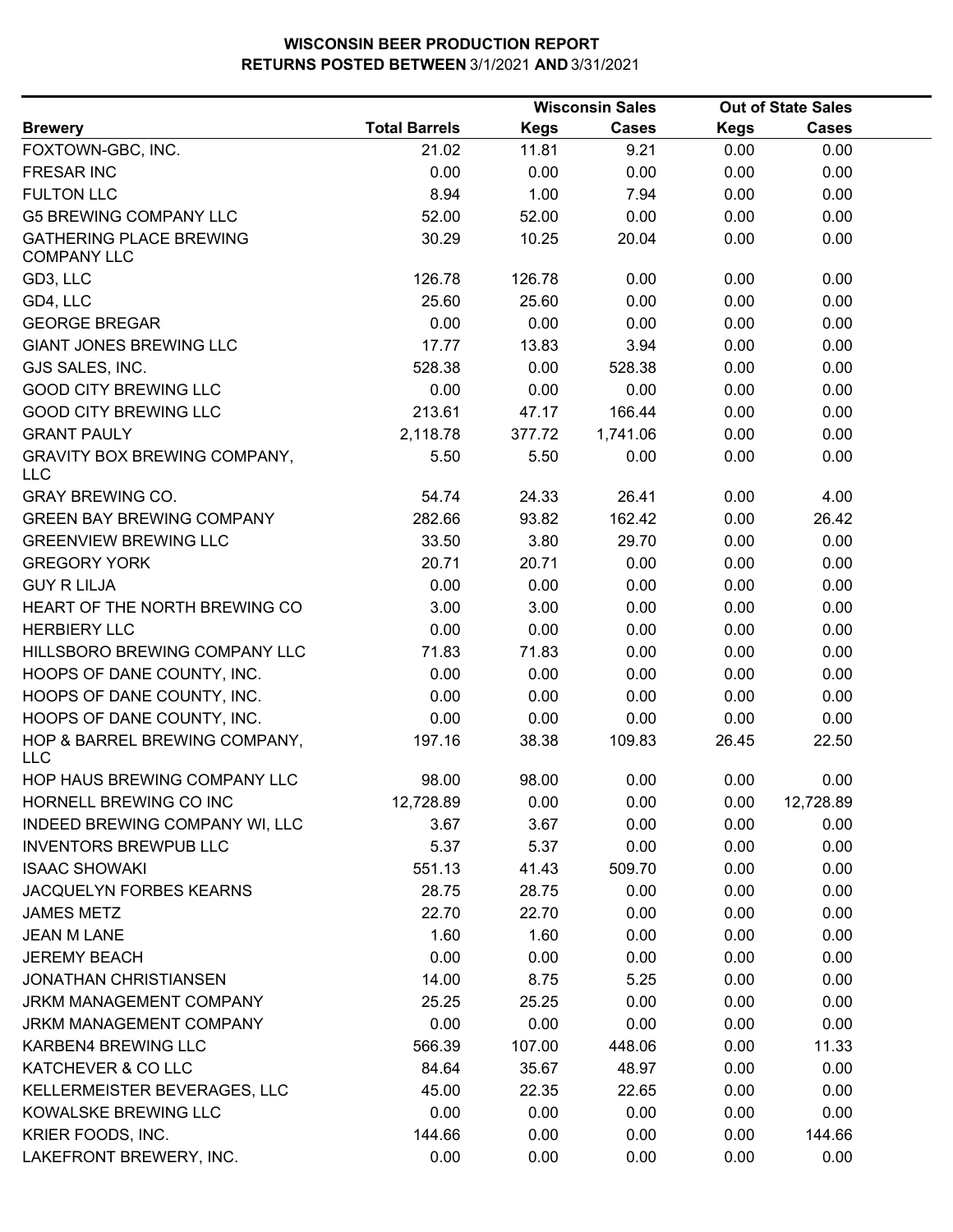|                                                        |                      |             | <b>Wisconsin Sales</b> |             | <b>Out of State Sales</b> |  |
|--------------------------------------------------------|----------------------|-------------|------------------------|-------------|---------------------------|--|
| <b>Brewery</b>                                         | <b>Total Barrels</b> | <b>Kegs</b> | <b>Cases</b>           | <b>Kegs</b> | <b>Cases</b>              |  |
| LAKEFRONT BREWERY, INC.                                | 2,373.41             | 642.21      | 1,420.24               | 19.00       | 291.96                    |  |
| LAKEWALK BREWERY AND CAFE<br><b>COMPANY</b>            | 26.00                | 26.00       | 0.00                   | 0.00        | 0.00                      |  |
| <b>LARRY TRACHENBROIT</b>                              | 0.00                 | 0.00        | 0.00                   | 0.00        | 0.00                      |  |
| LAYMAN BREWING, LLC                                    | 1.50                 | 1.50        | 0.00                   | 0.00        | 0.00                      |  |
| <b>LAZY MONK BREWING LLC</b>                           | 30.61                | 12.61       | 18.00                  | 0.00        | 0.00                      |  |
| LEDGESTONE ESTATE LLC                                  | 4.00                 | 4.00        | 0.00                   | 0.00        | 0.00                      |  |
| <b>LEE BURGESS</b>                                     | 0.00                 | 0.00        | 0.00                   | 0.00        | 0.00                      |  |
| LEFFEL ROOTS, LLC                                      | 0.00                 | 0.00        | 0.00                   | 0.00        | 0.00                      |  |
| <b>LEVI FUNK</b>                                       | 12.81                | 0.00        | 12.81                  | 0.00        | 0.00                      |  |
| LHM BREW PUB, LLC                                      | 6.08                 | 6.08        | 0.00                   | 0.00        | 0.00                      |  |
| LOOKING FOR GROUP BREWING<br><b>MADISON LLC</b>        | 0.00                 | 0.00        | 0.00                   | 0.00        | 0.00                      |  |
| <b>LOST ISLAND WINE LLC</b>                            | 8.70                 | 8.70        | 0.00                   | 0.00        | 0.00                      |  |
| <b>LOW DAILY LLC</b>                                   | 10.64                | 10.64       | 0.00                   | 0.00        | 0.00                      |  |
| LUCETTE BREWING COMPANY LLC                            | 0.00                 | 0.00        | 0.00                   | 0.00        | 0.00                      |  |
| LUCKYS 1313 BREW PUB INVESTOR<br><b>LLC</b>            | 0.00                 | 0.00        | 0.00                   | 0.00        | 0.00                      |  |
| LUCKYS 1313 BREW PUB INVESTOR<br><b>LLC</b>            | 0.00                 | 0.00        | 0.00                   | 0.00        | 0.00                      |  |
| LUCKYS 1313 BREW PUB INVESTOR<br><b>LLC</b>            | 0.00                 | 0.00        | 0.00                   | 0.00        | 0.00                      |  |
| MAG ENTERTAINMENT LLC                                  | 0.00                 | 0.00        | 0.00                   | 0.00        | 0.00                      |  |
| MARK ANTHONY BREWING INC                               | 71,201.52            | 0.00        | $-29,461.92$           | 0.00        | 100,663.44                |  |
| <b>MATTHEW J GERDTS</b>                                | 6.00                 | 6.00        | 0.00                   | 0.00        | 0.00                      |  |
| MATTHEW R SCHMIDT                                      | 38.50                | 38.50       | 0.00                   | 0.00        | 0.00                      |  |
| MCFLESHMAN'S BREWING CO., LLC.                         | 45.06                | 23.79       | 21.27                  | 0.00        | 0.00                      |  |
| MCZ'S BREWING, LLC                                     | 3.80                 | 3.80        | 0.00                   | 0.00        | 0.00                      |  |
| MELMS BREWING COMPANY INC                              | 0.00                 | 0.00        | 0.00                   | 0.00        | 0.00                      |  |
| MICHAEL CHRISTENSON                                    | 0.00                 | 0.00        | 0.00                   | 0.00        | 0.00                      |  |
| MICHAEL K BRENNER                                      | 0.00                 | 0.00        | 0.00                   | 0.00        | 0.00                      |  |
| MILWAUKEE BREWING COMPANY                              | 425.27               | 157.25      | 268.02                 | 0.00        | 0.00                      |  |
| MILWAUKEE BREWING COMPANY                              | 0.00                 | 0.00        | 0.00                   | 0.00        | 0.00                      |  |
| MILWAUKEE BREWING COMPANY                              | 0.00                 | 0.00        | 0.00                   | 0.00        | 0.00                      |  |
| <b>MISSION BREWERY INC</b>                             | 0.00                 | 0.00        | 0.00                   | 0.00        | 0.00                      |  |
| MOBCRAFT BEER INC                                      | 0.00                 | 0.00        | 0.00                   | 0.00        | 0.00                      |  |
| MODICUM BREWING LLC                                    | 4.76                 | 3.25        | 1.51                   | 0.00        | 0.00                      |  |
| <b>MOLSON COORS BEVERAGE</b><br><b>COMPANY USA LLC</b> | 4,022.56             | 409.86      | 2,753.77               | 228.00      | 630.93                    |  |
| MOLSON COORS BEVERAGE<br><b>COMPANY USA LLC</b>        | 481,889.47           | 7,820.41    | 99,377.77              | 28,141.63   | 346,549.66                |  |
| MOLSON COORS BEVERAGE<br><b>COMPANY USA LLC</b>        | 1,876.12             | 0.00        | 0.02                   | 0.00        | 1,876.10                  |  |
| MOLSON COORS BEVERAGE<br><b>COMPANY USA LLC</b>        | $-0.02$              | 0.00        | $-0.02$                | 0.00        | 0.00                      |  |
| MOLSON COORS USA LLC                                   | 0.00                 | 0.00        | 0.00                   | 0.00        | 0.00                      |  |
| MOOSEJAW PIZZA & BREWING CO LLC                        | 52.40                | 37.71       | 14.69                  | 0.00        | 0.00                      |  |
| MOUNTAIN CREST SRL LLC                                 | 3,911.77             | 6.75        | 475.91                 | 0.00        | 3,429.11                  |  |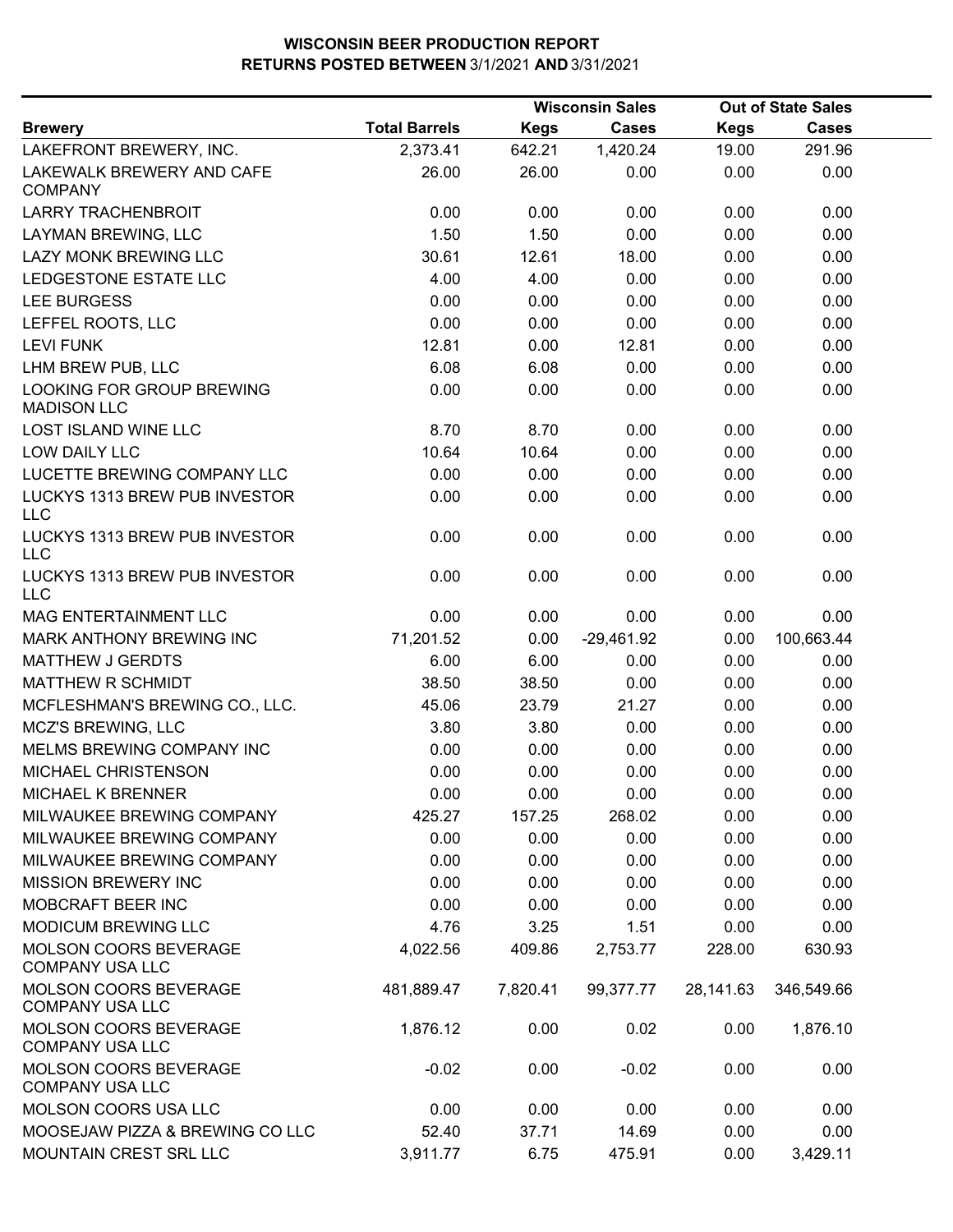|                                                 |                      |             | <b>Wisconsin Sales</b> |             | <b>Out of State Sales</b> |  |
|-------------------------------------------------|----------------------|-------------|------------------------|-------------|---------------------------|--|
| <b>Brewery</b>                                  | <b>Total Barrels</b> | <b>Kegs</b> | <b>Cases</b>           | <b>Kegs</b> | <b>Cases</b>              |  |
| NATHANIEL FAKLER                                | 8.97                 | 8.97        | 0.00                   | 0.00        | 0.00                      |  |
| <b>NEW BARONS BREWING</b><br><b>COOPERATIVE</b> | 18.70                | 10.17       | 8.53                   | 0.00        | 0.00                      |  |
| NEW GLARUS BREWING COMPANY                      | 12,096.34            | 4,032.00    | 8,064.34               | 0.00        | 0.00                      |  |
| NEW GLARUS BREWING COMPANY                      | 189.59               | 25.25       | 164.34                 | 0.00        | 0.00                      |  |
| NEW MERIDIAN BEER, LLC                          | 9.25                 | 9.25        | 0.00                   | 0.00        | 0.00                      |  |
| <b>NEXT DOOR BREWING LLC</b>                    | 0.00                 | 0.00        | 0.00                   | 0.00        | 0.00                      |  |
| NEXT DOOR BREWING LLC                           | 3.68                 | 2.85        | 0.83                   | 0.00        | 0.00                      |  |
| NICHOLAS CALAWAY                                | 95.02                | 70.33       | 24.69                  | 0.00        | 0.00                      |  |
| NOBLE ROOTS BREWING COMPANY,<br><b>LLC</b>      | 15.04                | 15.04       | 0.00                   | 0.00        | 0.00                      |  |
| NORTHWOODS BREWING CORP LLC                     | 0.00                 | 0.00        | 0.00                   | 0.00        | 0.00                      |  |
| OFF-KILTER BREWING INC                          | 0.57                 | 0.07        | 0.50                   | 0.00        | 0.00                      |  |
| OLD ABE BREWING LLC                             | 0.00                 | 0.00        | 0.00                   | 0.00        | 0.00                      |  |
| <b>OLIPHANT BREWING LLC</b>                     | 110.29               | 83.10       | 0.00                   | 27.19       | 0.00                      |  |
| OMBIBULOUS BREWING COMPANY,<br><b>LLC</b>       | 5.75                 | 5.75        | 0.00                   | 0.00        | 0.00                      |  |
| O'SO BREWING COMPANY                            | 167.93               | 44.50       | 110.56                 | 0.00        | 12.87                     |  |
| PABST BREWING COMPANY, LLC                      | 3,086.00             | 0.00        | 0.04                   | 0.00        | 3,085.96                  |  |
| PABST HOLDINGS LLC                              | 0.00                 | 0.00        | 0.00                   | 0.00        | 0.00                      |  |
| PARCHED EAGLE BREWPUB LLC                       | 5.06                 | 5.06        | 0.00                   | 0.00        | 0.00                      |  |
| PETER H GENTRY                                  | 0.00                 | 0.00        | 0.00                   | 0.00        | 0.00                      |  |
| PETER H GENTRY                                  | 285.92               | 79.50       | 206.42                 | 0.00        | 0.00                      |  |
| PETER PETERSON                                  | 8.00                 | 8.00        | 0.00                   | 0.00        | 0.00                      |  |
| PETSKULL BREWING COMPANY LLC                    | 30.00                | 30.00       | 0.00                   | 0.00        | 0.00                      |  |
| PHUSION PROJECTS LLC                            | 39,786.53            | 0.00        | 846.56                 | 0.00        | 38,939.97                 |  |
| PIGEON RIVER BREWING LLC                        | 67.00                | 27.00       | 40.00                  | 0.00        | 0.00                      |  |
| PITCHFORK BREWING LLC                           | 17.00                | 17.00       | 0.00                   | 0.00        | 0.00                      |  |
| PUBLIC CRAFT BREWING COMPANY<br><b>LLC</b>      | 44.94                | 26.89       | 18.05                  | 0.00        | 0.00                      |  |
| R' NOGGIN BREWING LLC                           | 89.00                | 89.00       | 0.00                   | 0.00        | 0.00                      |  |
| RACINE BREWING COMPANY                          | 12.00                | 12.00       | 0.00                   | 0.00        | 0.00                      |  |
| RADIX FERMENTATION LLC                          | 0.83                 | 0.16        | 0.67                   | 0.00        | 0.00                      |  |
| RAIL HOUSE PROPERTIES LLC                       | 33.73                | 33.73       | 0.00                   | 0.00        | 0.00                      |  |
| RAISED GRAIN BREWING COMPANY<br><b>LLC</b>      | 311.78               | 117.17      | 194.61                 | 0.00        | 0.00                      |  |
| RANDYS FUNHUNTERS BREWERY INC                   | 12.00                | 12.00       | 0.00                   | 0.00        | 0.00                      |  |
| REBELLION BREWING HOLDING<br><b>COMPANY INC</b> | 12.72                | 12.72       | 0.00                   | 0.00        | 0.00                      |  |
| RED EYE BREWING COMPANY LLC                     | 25.40                | 25.40       | 0.00                   | 0.00        | 0.00                      |  |
| REGAL BRAU BREWING COMPANY LLC                  | 452.54               | 0.00        | 50.20                  | 0.00        | 402.34                    |  |
| RHINELANDER BREWING CO LLC                      | 2,964.47             | 8.50        | 113.91                 | 0.00        | 2,842.06                  |  |
| RHINELANDER BREWING CO LLC                      | 19.10                | 10.62       | 8.48                   | 0.00        | 0.00                      |  |
| RICHARD LARRY JOSEPH                            | 0.00                 | 0.00        | 0.00                   | 0.00        | 0.00                      |  |
| RICHARD LARRY JOSEPH                            | 0.00                 | 0.00        | 0.00                   | 0.00        | 0.00                      |  |
| RICHARD LARRY JOSEPH                            | 0.00                 | 0.00        | 0.00                   | 0.00        | 0.00                      |  |
| RICHARD LARRY JOSEPH                            | 0.00                 | 0.00        | 0.00                   | 0.00        | 0.00                      |  |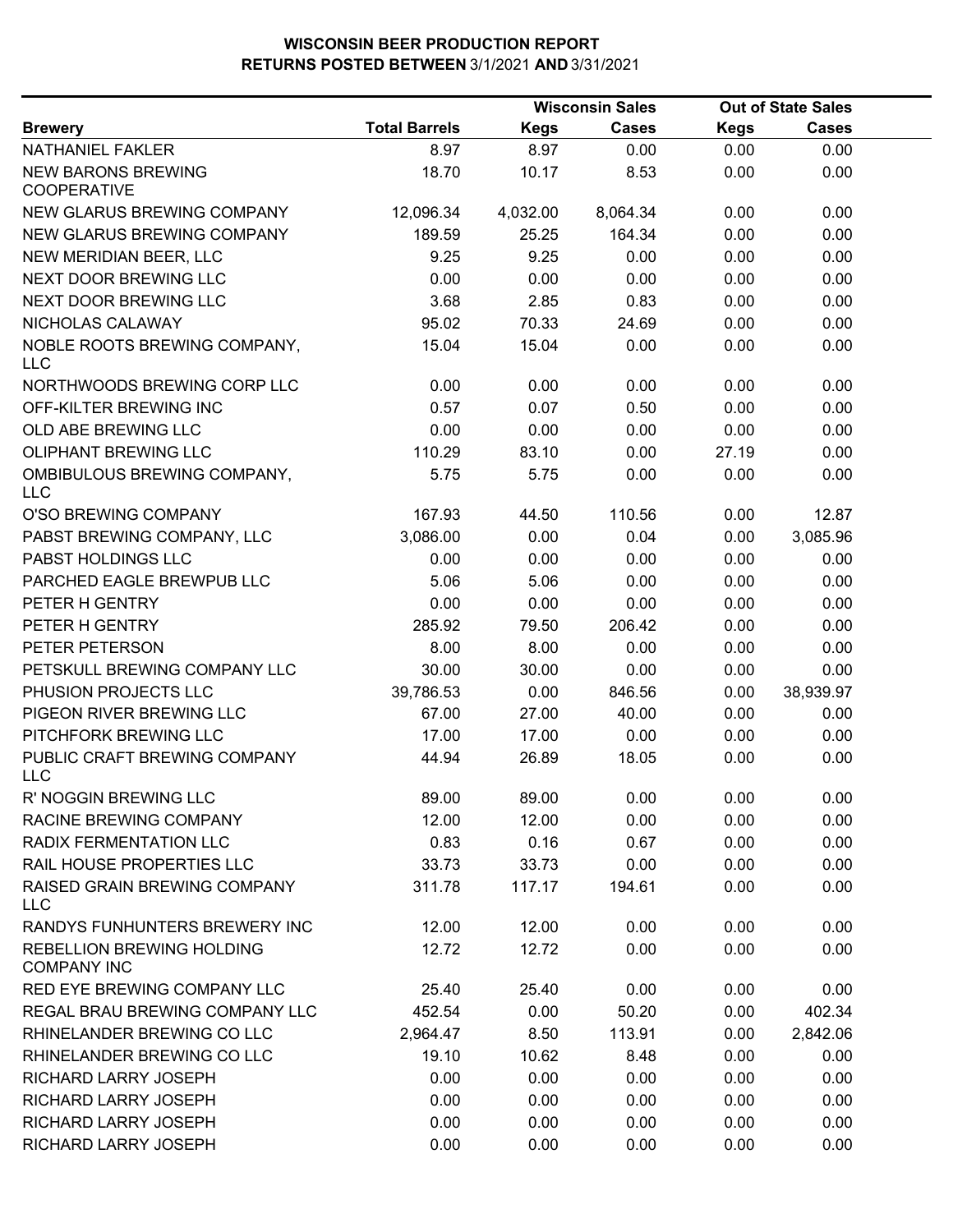|                                                        |                      |             | <b>Wisconsin Sales</b> |             | <b>Out of State Sales</b> |  |
|--------------------------------------------------------|----------------------|-------------|------------------------|-------------|---------------------------|--|
| <b>Brewery</b>                                         | <b>Total Barrels</b> | <b>Kegs</b> | <b>Cases</b>           | <b>Kegs</b> | <b>Cases</b>              |  |
| <b>RIGHT BAUER LLC</b>                                 | 0.00                 | 0.00        | 0.00                   | 0.00        | 0.00                      |  |
| RIO LOBO LLC                                           | 5.00                 | 5.00        | 0.00                   | 0.00        | 0.00                      |  |
| ROBERT A LARSON                                        | 88.34                | 44.50       | 43.84                  | 0.00        | 0.00                      |  |
| <b>ROCK'N BEER LLC</b>                                 | 28.90                | 28.90       | 0.00                   | 0.00        | 0.00                      |  |
| ROCKY REEF BREWING COMPANY                             | 38.18                | 38.18       | 0.00                   | 0.00        | 0.00                      |  |
| <b>ROGER HILLESTAD</b>                                 | 7.49                 | 7.49        | 0.00                   | 0.00        | 0.00                      |  |
| <b>ROGER MILLER</b>                                    | 9.11                 | 9.11        | 0.00                   | 0.00        | 0.00                      |  |
| <b>ROSS M NELSON</b>                                   | 1.00                 | 1.00        | 0.00                   | 0.00        | 0.00                      |  |
| ROUND MAN BREWING CO., LLC                             | 27.83                | 27.83       | 0.00                   | 0.00        | 0.00                      |  |
| ROWLAND'S CALUMET BREWING CO.,<br>INC.                 | 4.00                 | 4.00        | 0.00                   | 0.00        | 0.00                      |  |
| ROWLAND'S CALUMET BREWING CO.,<br>INC.                 | 0.00                 | 0.00        | 0.00                   | 0.00        | 0.00                      |  |
| <b>RUSH RIVER BREWING LLC</b>                          | 139.56               | 33.83       | 39.88                  | 26.66       | 39.19                     |  |
| RYAN D STOLT                                           | 7.69                 | 6.67        | 1.02                   | 0.00        | 0.00                      |  |
| RYANS ON YORK LLC                                      | 0.00                 | 0.00        | 0.00                   | 0.00        | 0.00                      |  |
| SAHALE ALE WORKS, LLC                                  | 10.90                | 10.90       | 0.00                   | 0.00        | 0.00                      |  |
| SAND CREEK BREWING CO LLC                              | 0.00                 | 0.00        | 0.00                   | 0.00        | 0.00                      |  |
| SAWMILL BREWING CO INC                                 | 25.10                | 25.10       | 0.00                   | 0.00        | 0.00                      |  |
| SAWMILL LOGGER ENTERPRISES LLC                         | 0.00                 | 0.00        | 0.00                   | 0.00        | 0.00                      |  |
| SHB HOLDINGS LLC                                       | 4.00                 | 4.00        | 0.00                   | 0.00        | 0.00                      |  |
| SLEEMAN BREWING COMPANY USA<br><b>INC</b>              | 1,557.43             | 7.99        | 41.56                  | $-7.99$     | 1,515.87                  |  |
| SOME NERVE BREWING COMPANY LLC                         | 5.24                 | 5.24        | 0.00                   | 0.00        | 0.00                      |  |
| SONNY'S PIZZERIA, LLC                                  | 5.00                 | 5.00        | 0.00                   | 0.00        | 0.00                      |  |
| SOUTH SHORE BREWERY, INC.                              | 44.65                | 20.25       | 18.09                  | 0.00        | 6.31                      |  |
| SOUTH SHORE BREWERY, INC.                              | 15.65                | 15.65       | 0.00                   | 0.00        | 0.00                      |  |
| <b>SPB LLC</b>                                         | 1,215.67             | 241.25      | 576.21                 | 287.25      | 110.96                    |  |
| SPRECHER BREWING COMPANY, LLC                          | 526.42               | 0.00        | 215.12                 | 0.00        | 311.30                    |  |
| STARBOARD BREWING COMPANY LLC                          | 4.00                 | 4.00        | 0.00                   | 0.00        | 0.00                      |  |
| STATE LINE DISTILLERY, LLC                             | 0.00                 | 0.00        | 0.00                   | 0.00        | 0.00                      |  |
| <b>STEPHEN B ZINK</b>                                  | 3.00                 | 3.00        | 0.00                   | 0.00        | 0.00                      |  |
| STILLMANK BREWING COMPANY                              | 94.42                | 44.91       | 49.51                  | 0.00        | 0.00                      |  |
| STONE ARCH BREWPUB INC.                                | 109.56               | 0.00        | 109.56                 | 0.00        | 0.00                      |  |
| STUBBORN BROTHERS BREWERY LLC                          | 9.38                 | 9.38        | 0.00                   | 0.00        | 0.00                      |  |
| SUPERMOON BEER COMPANY LLC                             | 0.00                 | 0.00        | 0.00                   | 0.00        | 0.00                      |  |
| SWITCHGEAR BREWING COMPANY<br><b>LLC</b>               | 16.50                | 16.50       | 0.00                   | 0.00        | 0.00                      |  |
| THE EAU CLAIRE BREWING PROJECT<br><b>LLC</b>           | 117.30               | 35.00       | 82.30                  | 0.00        | 0.00                      |  |
| THE EXPLORIUM BREWPUB LLC                              | 18.00                | 18.00       | 0.00                   | 0.00        | 0.00                      |  |
| THE GARAGE BIKES & BREWS LLC                           | 3.00                 | 3.00        | 0.00                   | 0.00        | 0.00                      |  |
| THE GD 2, LLC                                          | 0.00                 | 0.00        | 0.00                   | 0.00        | 0.00                      |  |
| THE GREAT DANE PUB AND BREWING<br>COMPANY, INC.        | 44.45                | 44.45       | 0.00                   | 0.00        | 0.00                      |  |
| THE LONE GIRL BREWING COMPANY -<br><b>WAUNAKEE LLC</b> | 18.00                | 18.00       | 0.00                   | 0.00        | 0.00                      |  |